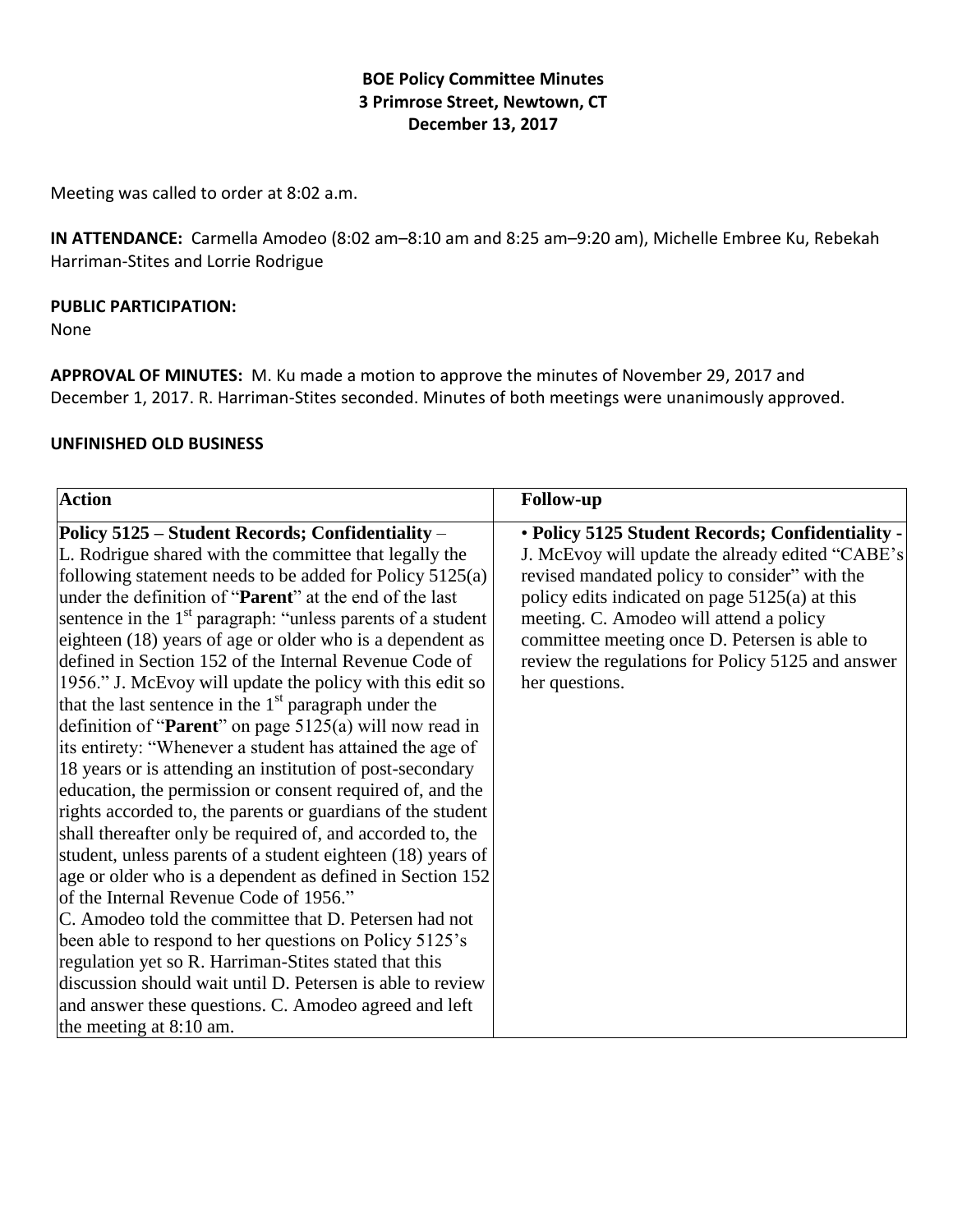| Policy 6172.4 – Parent and Family Engagement Policy .      | Policy 6172.4 – Parent and Family Engagement          |
|------------------------------------------------------------|-------------------------------------------------------|
| for Title I Students, and our current policy $7-409.1 -$   | Policy for Title I Students and our current policy    |
| Title I Parent Involvement. J. McEvoy also added current   | 7-409.1 – Title I Parent Involvement.                 |
| NPS policy 7-409, which is titled "Parental Involvement"   | L. Rodrigue will give both of these policies to       |
| and CABE's Policy 1110.1 - Community Relations -           | D. Petersen for her review and suggestions on         |
| Communications with the Public - Parent Involvement        | which policy should be used. J. McEvoy will           |
| for the committee's review. L. Rodrigue gave feedback      | invite D. Petersen to attend an upcoming policy       |
| from her discussion with R Mills that the required         | committee meeting and discussion will continue        |
| meetings mentioned in the Title I policy are mandated.     | on this policy.                                       |
| However the Title I group does not need to be singled out  |                                                       |
| and can be with another group that's getting the           |                                                       |
| information as well. As part of this discussion, it was    |                                                       |
| pointed out that Newtown Public Schools does currently     |                                                       |
| have an approved Policy 1110.1 on Parent Involvement.      |                                                       |
| J. McEvoy will see that the old NPS policy 7-409 is        |                                                       |
| removed from the district website. M. Ku asked if the      |                                                       |
| Title I Policy 6172.4 should be kept as that or changed to |                                                       |
| be part of Policy P1110.1?                                 |                                                       |
| L. Rodrigue said that R. Mills clearly stated that Title I |                                                       |
| Policy 6172.4 should be used. R. Harriman-Stites said      |                                                       |
| that D. Petersen now needs to review Policy 6172.4 and     |                                                       |
| suggest to the committee which policy she wants.           |                                                       |
| L. Rodrigue agreed and stated that she would give the      |                                                       |
| policy to D. Petersen to review for an upcoming policy     |                                                       |
| meeting. R. Harriman-Stites added that D. Petersen         |                                                       |
| should also look at the current NPS policy 7-409.1 - Title |                                                       |
| I Parent Involvement and L. Rodrigue agreed that she       |                                                       |
| would give her both policies to review. J. McEvoy will     |                                                       |
| invite D. Petersen to attend an upcoming policy            |                                                       |
| committee meeting to discuss this Title I Policy.          |                                                       |
| <b>Policy 5125 - Student Records; Confidentiality</b>      | <b>Policy 5125 - Student Records; Confidentiality</b> |
| $(continued) – C. Amodeo returned to this meeting at$      | (continued) - The committee approved moving           |
| 8:25 am because D. Petersen responded with the answers     | this policy and regulation, with approved edits,      |
| to her questions on the regulation for Policy 5125.        | forward to the BOE for review as soon as              |
| Extensive edits were made to the regulation and            | possible. In the course of discussion on this         |
| J. McEvoy will incorporate them into "CABE's updated       | policy, it was decided to put the Transgender         |
| sample regulation to consider" and then the Policy and     | Policy 5145.53 on the agenda for the next policy      |
| Regulation 5125 will go forward, with the approved         | meeting for discussion. J. McEvoy will invite         |
| edits, to the BOE as soon as possible for review. Also as  | C. Amodeo to attend a policy meeting to share the     |
| regards the forms in the regulation, J. McEvoy will check  | results of her research with the committee.           |
| with D. Petersen to see what forms we currently use.       |                                                       |
| R. Harriman-Stites said that only the forms that we use    |                                                       |
| should be put in the regulation.                           |                                                       |
| During the course of the discussion on this policy,        |                                                       |
| questions were raised about student records referenced in  |                                                       |
| our Transgender Policy 5145.53. The committee decided      |                                                       |
| that it should be brought back for discussion on the next  |                                                       |
| policy committee meeting agenda.                           |                                                       |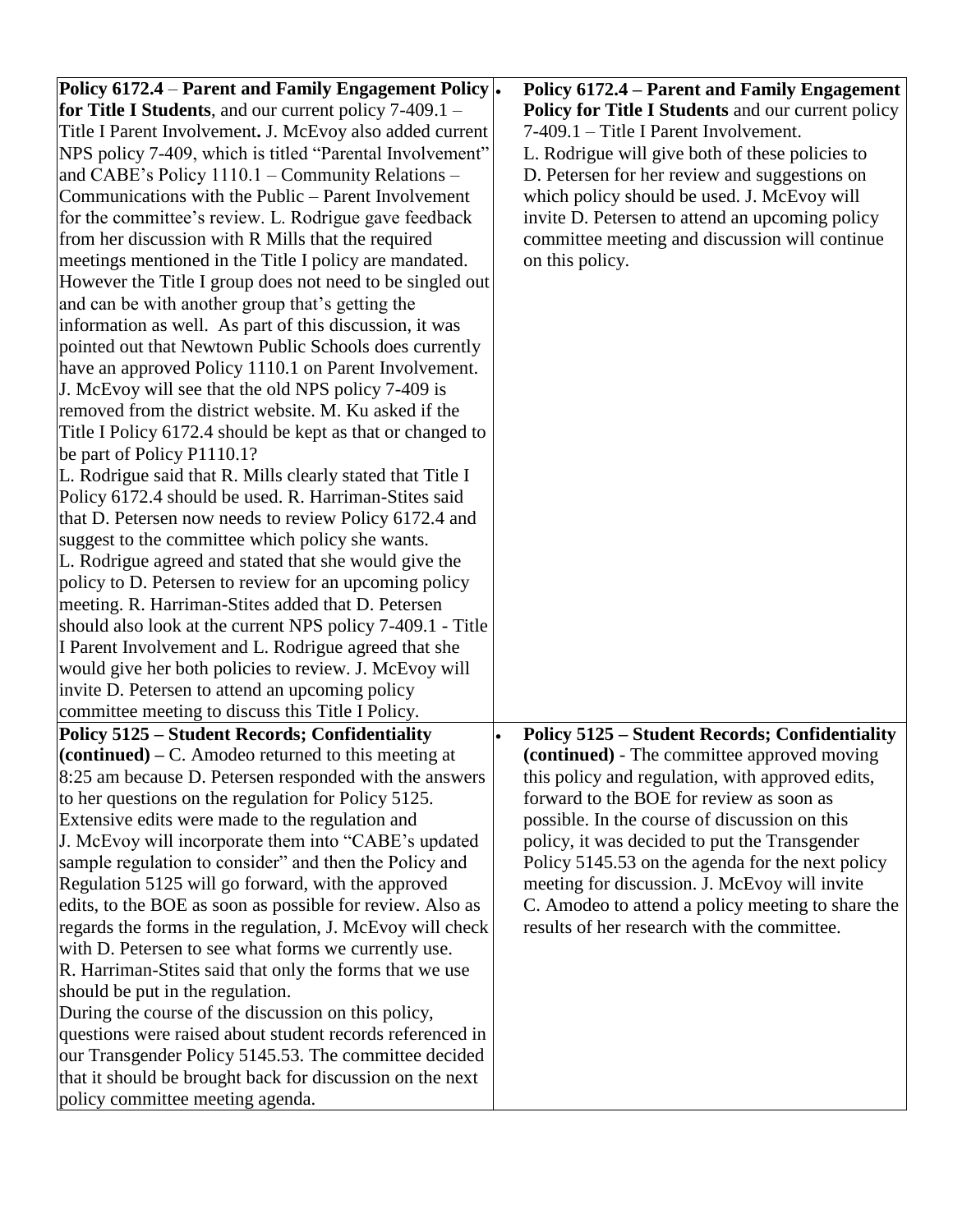| Policy 5114.21 – Conduct Code for Participation in          | Policy 5114.21 – Conduct Code for                 |
|-------------------------------------------------------------|---------------------------------------------------|
| <b>Extracurricular Activities</b> $-L$ . Rodrigue gave the  | Participation in Extracurricular Activities -     |
| committee her suggested regulation for Policy 5114.21.      | The committee approved of L. Rodrigue's           |
| She and D. Roach came up with a definition of an            | suggested regulation for Policy 5114.21 which     |
| extracurricular activity and she revised the regulation to  | includes all extracurricular activities, not just |
| include all extracurricular activities, not just athletics. | athletics. J. McEvoy will make the approved edit  |
| The committee approved of the regulation with just one      | and add the regulation to the policy.             |
| $edit - to remove the quotation mark in the last sentence$  |                                                   |
| of the first paragraph on $R5114.21(a)$ after "is defined"  |                                                   |
| as". J. McEvoy will make the approved edit and add the      |                                                   |
| regulation to the policy.                                   |                                                   |

# **UNFINISHED NEW BUSINESS**

Discussion and possible action:

| <b>Action</b>                                                                | <b>Follow-up</b>                                       |
|------------------------------------------------------------------------------|--------------------------------------------------------|
| <b>Proposed Policy Committee Meeting Dates for 2018 – <math>\cdot</math></b> | <b>Proposed Policy Committee Meeting Dates for</b>     |
| due to the recent election and change in the members of                      | 2018 – Postponed until the next policy committee       |
| the Board of Education, there is still reorganization going                  | meeting. It was decided, however, that there will      |
| on and meeting dates cannot be chosen yet. Postponed                         | be a policy committee meeting on January 10,           |
| until the next meeting. It was decided, however, that                        | 2018 from $8:00$ am $- 10:00$ am in Shared Meeting     |
| there will be a policy meeting on January 10, 2018 from                      | Room #1.                                               |
| 8:00 am-10:00 am in Shared Meeting Room #1.                                  |                                                        |
| P6172.6 - CABE's Distance Education -                                        | P6172.6 – CABE's Distance Education –                  |
| Virtual/Online Courses – L. Rodrigue found her and                           | <b>Virtual Online Courses – Discussion to continue</b> |
| C. Ostar's previously written policy and sent it to the                      | on this policy at an upcoming policy meeting.          |
| committee for review.                                                        |                                                        |
| New Bylaw 9327.1 – Board Member Use of Social                                | New Bylaw 9327.1 – Board Member Use of                 |
| Media – M. Ku shared her email to V. Mustaro (of                             | <b>Social Media</b> $- M$ . Ku shared her email to V.  |
| CABE) with the committee asking if he had "any                               | Mustaro (of CABE) with the committee and asked         |
| recommendations about including guidance in this policy                      | L. Rodrigue to consult with R. Mills (of Shipman       |
| on 'blocking' and limiting an audience (by setting up                        | and Goodwin) regarding her question and                |
| Facebook groups that are exclusive, for example?)" She                       | V. Mustaro's response. Discussion to continue on       |
| asked L. Rodrigue to consult with R. Mills (of Shipman                       | this at an upcoming policy meeting.                    |
| and Goodwin) regarding this and V. Mustaro's response.                       |                                                        |
| Policy 5122 - Assigning Students to a Teacher and                            | Policy 5122 – Assigning Students to a Teacher          |
| Classes in Grades K-12 - L. Rodrigue got input from                          | and Classes in Grades $K-12$ – L. Rodrigue got         |
| R. Mills and discussion on this policy will continue at an                   | input from R. Mills and discussion on this policy      |
| upcoming policy meeting.                                                     | will continue at an upcoming policy meeting.           |

## **UPDATE FROM THE SUPERINTENDENT**

| <b>Action</b>                                              | <b>Follow-up</b>                                             |
|------------------------------------------------------------|--------------------------------------------------------------|
| <b>Policy 3541 - Transportation</b> – There was discussion | <b>Policy 3541 – Transportation – This policy and</b><br>. . |
| regarding questions raised during the first read of the    | regulation, with approved edits, will be brought back        |
| BOE of this policy that addresses the issue of student     | to the BOE by L. Rodrigue at the next BOE meeting.           |
| walkers. L. Rodrigue shared with the committee the input   |                                                              |
| she received from R. Mills. To the general question of     |                                                              |
| what to do about students who walk on an occasional        |                                                              |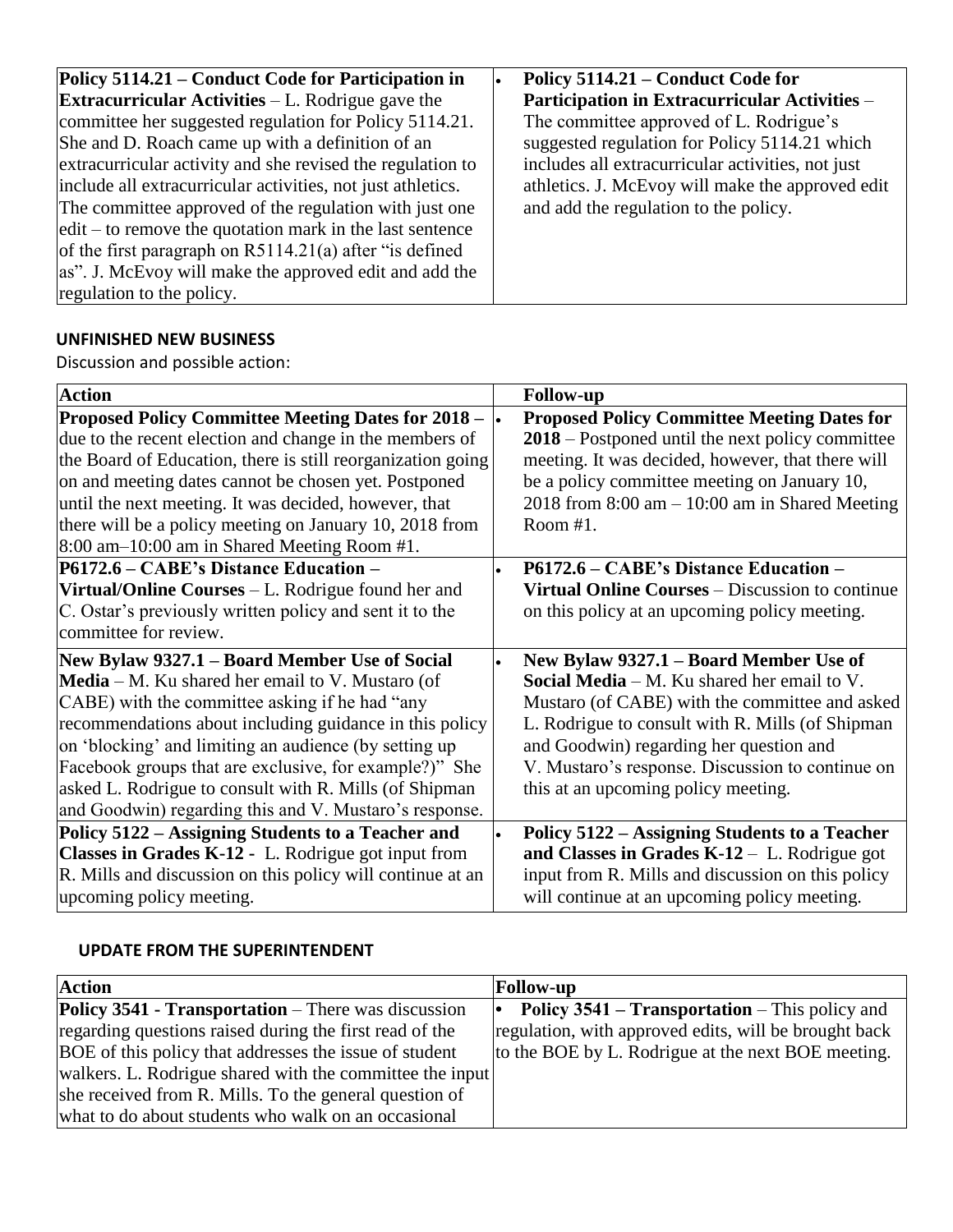| Policy 3541 – Transportation (continued) -                  |  |
|-------------------------------------------------------------|--|
| basis, R. Mills stated that they should have notes. This    |  |
| policy is about students who legitimately walk home and     |  |
| this needs to be made very clear. The committee made        |  |
| additional edits to the edited policy that was sent to the  |  |
| BOE as follows: On page $P3541(a)$ under the heading        |  |
| "Students in Grades K-8", $2nd$ paragraph, $1st$ sentence,  |  |
| change "permit a child" to "permit his/her child" and add   |  |
| "on a daily basis" after "child to walk home from           |  |
| school". Also in this same paragraph, add the following     |  |
| sentence at the end (after "in writing of such decision."): |  |
| "Parents wishing to give permission for their student(s)    |  |
| to walk on an occasional basis, must submit a note          |  |
| specifying the date(s) the student(s) will be permitted to  |  |
| walk." L. Rodrigue will bring this revised policy back to   |  |
| the BOE at the next meeting. She will also review the       |  |
| regulation, with input provided by M. Ku on the wording     |  |
| in other school districts' policies, as regards #C. Limits  |  |
| of Transportation on $R3541(a)$ .                           |  |

A motion was made by M. Ku to forward Policy and Regulation 5125 – Student Records; Confidentiality, with approved edits, to the Board of Education for review as soon as possible. R. Harriman-Stites seconded. Motion was unanimously approved.

A motion was made by M. Ku to postpone discussion/action on Policies 6172.4 - Parent and Family Engagement Policy for Title I Students, Proposed Policy Committee Meeting Dates for 2018, Policy 6172.6 – Distance Education – Virtual/Online Courses, New Bylaw 9327.1 – Board Member Use of Social Media, Policy 5122 - Assigning Students to a Teacher and Classes in Grades K-12, Policy 5122.1 – Choice of Studies/Academic Load, Policy 5122.2 – Pupil Placement Team, Policy 5122.3 – Assignment of Former Home-School Students to Classes, Policy 5122.4 – Staff Teaching Servicing His/Her Own Child, Policy 5123 – Promotion/Retention, Policy 5123.1 – Supervision Required for Schools Designated as Needing Improvement, Policy 5123.2 – Summer Work for Credit, Policy 5123.3 – Graduation Ceremonies, Policy 5124.1 – District/School Report Cards, and Policy 5124.2 – Release of Report Cards. R. Harriman-Stites seconded. Motion was unanimously approved.

## **UNFINISHED OLD BUSINESS - DISCUSSION/ACTION POSTPONED TO A FUTURE MEETING:**

| Policy 6172.4 – Parent and Family Engagement                | • Policy 6172.4 – Parent and Family Engagement              |
|-------------------------------------------------------------|-------------------------------------------------------------|
| <b>Policy for Title I Students</b> – and our current policy | <b>Policy for Title I Students - and our current policy</b> |
| $7-409.1$ – Title I Parent Involvement. L. Rodrigue         | 7-409.1 – Title I Parent Involvement. L. Rodrigue will      |
| will give both of these policies to D. Petersen for her     | give both of these policies to D. Petersen for her review   |
| review and suggestions on which policy should be            | and suggestions on which policy should be used.             |
| used. J. McEvoy will invite D. Petersen to attend an        | J. McEvoy will invite D. Petersen to attend an              |
| upcoming policy committee meeting and discussion            | upcoming policy committee meeting and discussion            |
| will continue on this policy.                               | will continue on this policy.                               |
|                                                             |                                                             |